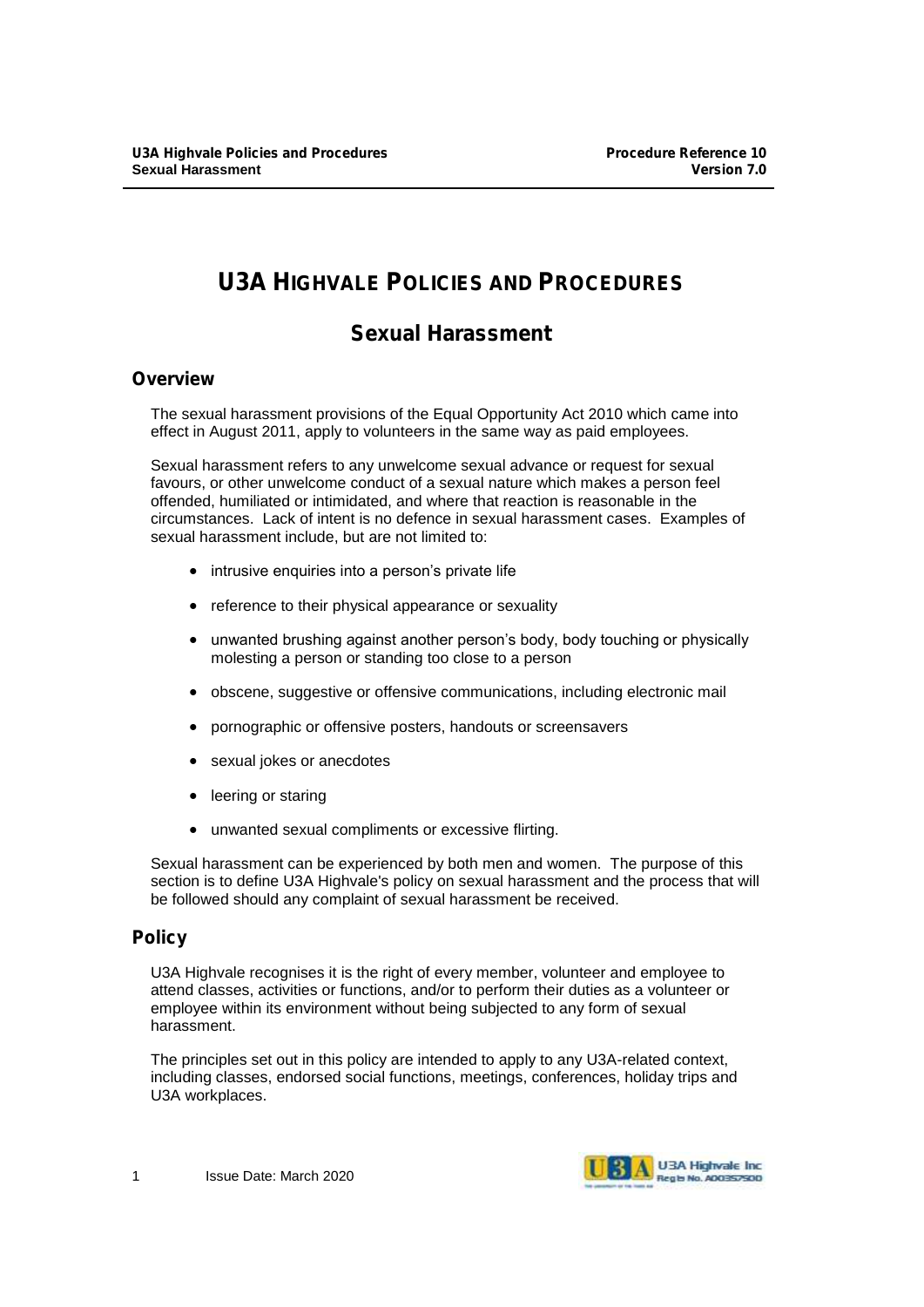The association will not tolerate sexual harassment. Responsibility lies with every member, volunteer or employee to ensure that sexual harassment does not occur. No member, volunteer or employee should be subject to any form of sexual harassment. A breach of this policy will result in disciplinary action.

No member, volunteer or employee will be treated unfairly as a result of lodging a complaint. Disciplinary action may be taken against anyone who victimises or retaliates against a person who has complained of sexual harassment or against any employee or volunteer who has been alleged to be a harasser.

All employees and volunteers have the right to seek assistance from the Victorian Equal Opportunity and Human Rights Commission in the resolution of a sexual harassment incident.

Some forms of sexual harassment (eg. sexual assault, stalking and indecent exposure) may constitute criminal conduct. While U3A Highvale is committed to handling most sexual harassment complaints at the local level, more extreme forms of harassment are not suited to internal resolution and should be handled by the criminal justice system. It is not the duty of U3A Highvale to report such matters to the police on behalf of the complainant.

Any questions about this Sexual Harassment Policy should be referred to the Secretary. The Secretary receives all enquiries about this policy.

### **Procedures**

#### **Complaints about Sexual Harassment**

*Member or Volunteer*

- 1. Take immediate action if you feel sexually harassed. Where circumstances permit, the aggrieved person should make it clear that such behaviour is unwelcome and offensive. Alternatively, or in addition, follow the procedures for reporting the behaviour.
- 2. Make a complaint of sexual harassment to any member of the Committee of Management.

#### *Committee Member*

- 3. Inform the President immediately and handle a complaint of sexual harassment promptly, seriously and sensitively. There will be no presumption of guilt and no finding will be made until an investigation has been completed.
- 4. Appoint a Case Manager.

#### *Case Manager*

- 5. Contact the complainant to: provide support; explain his/her rights and responsibilities under this policy; ascertain the details of the complaint and the complainant's expectations of the complainant process.
- 6. Note that:

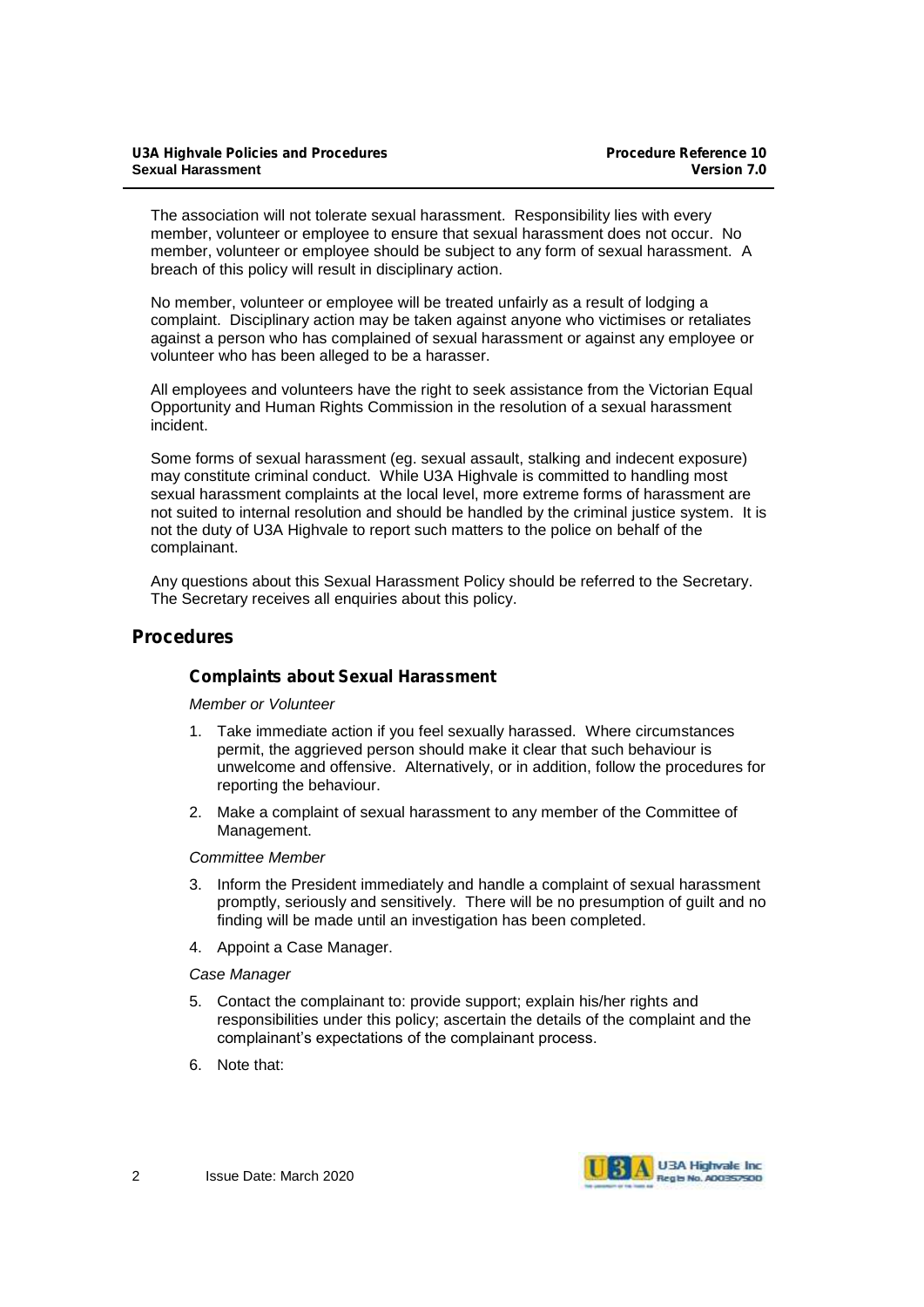- The complainant has the right to: influence how the complaint is handled; have support or representation throughout the process; discontinue a complaint at any stage of the process.
- The alleged harasser has the right to: be made aware of the allegations; have support or representation throughout the process; respond fully to any formal allegation made.
- 7. Where agreed with the complainant, initiate informal intervention, using conciliation and/or mediation techniques. The informal intervention will be complete when the parties agree on action/s or outcome/s to be implemented. When agreement is not reached, initiate a formal intervention and the Committee of Management will appoint a person ('the Investigator') to conduct an investigation into the complaint.

#### *Investigator*

- 8. Interview the complainant to ascertain the facts and what they expect as a result of the complaint.
- 9. Interview the respondent to ascertain their response/defence.
- 10. Identify and interview other persons who may be able to assist.
- 11. Examine any relevant documents.
- 12. Determine relevant previous behaviours or issues.
- 13. Reach a finding, assemble all of the evidence gathered and provide these to the Case Manager. The assembled evidence may include, but is not limited to:
	- records of interviews conducted
	- supporting evidence provided by a doctor, counsellor, family member, etc.
	- o relevant reports and personnel records, where the respondent is an employee
	- $o$  records kept by the complainant
	- o information on whether the evidence appears credible and consistent.

#### *Case Manager*

- 14. Submit the Investigator's findings and evidence to the Committee of Management and recommend a course of action to follow. Recommended actions will be influenced by:
	- o the wishes of the complainant
	- $o$  the severity and frequency of the harassment
	- $o$  the weight of the evidence
	- the level of contrition
	- whether there have been any prior incidents or warnings.

#### 15. Determine possible disciplinary actions which may include but are not limited to:

- o formal apology and undertaking that the behaviour will cease
- o counselling
- $o$  official warnings
- cancellation of membership
- o removal from a volunteer or leadership role